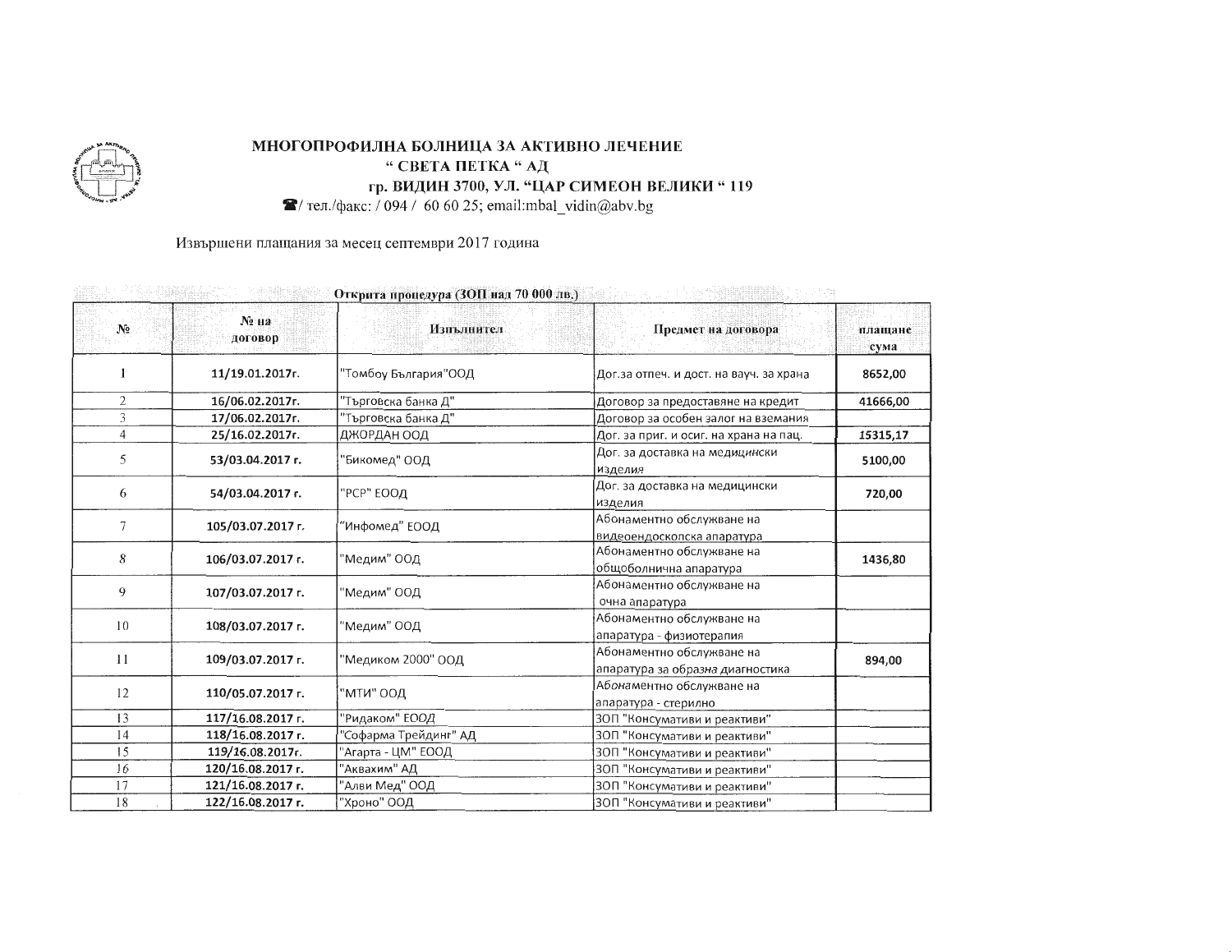| 19 | 123/16.08.2017 r. | "Булмар МЛ" ООД             | ЗОП "Консумативи и реактиви"             |          |
|----|-------------------|-----------------------------|------------------------------------------|----------|
| 20 | 124/16.08.2017 r. | "Медитрейд" ООД             | ЗОП "Консумативи и реактиви"             |          |
| 21 | 125/16.08.2017 г. | МТИ" ООД                    | ЗОП "Консумативи и реактиви"             |          |
| 22 | 126/16.08.2017 г. | "Диасистемс" ЕООД           | ЗОП "Консумативи и реактиви"             |          |
| 23 | 128/28.08.2017 r. | "БУЛ БИО -НЦЗПБ" ЕООД       | ЗОП "Консумативи и реактиви"             |          |
| 24 | 129/28.08.2017 r. | "Елит Медикал" ООД          | ЗОП "Консумативи и реактиви"             | 271,20   |
| 25 | 130/28.08.2017 r. | "Лаб Диагностика" ООД       | ЗОП "Консумативи и реактиви"             |          |
| 26 | 131/28.08.2017 r. | "Вега Медикал" ЕООД         | ЗОП "Консумативи и реактиви"             |          |
| 27 | 132/28.08.2017 r. | "Марвена Диагностика" ЕООД  | ЗОП "Консумативи и реактиви"             |          |
| 28 | 134/29.08.2017 r. | "Джи Ес Евро България" ЕООД | 3ОП "Ортопедия и хирургия"               | 1041,00  |
| 29 | 135/29.08.2017 F. | "Айф Фарма" ООД             | 3ОП "Ортопедия и хирургия"               | 10060,00 |
| 30 | 136/07.09.2017 г. | "КА - М Медикъл" ЕООД       | 3ОП "Ортопедия и хирургия"               |          |
| 31 | 141/12.09.2017 г. | "Истлинк България" ООД      | ЗОП "Консумативи и реактиви"             |          |
| 32 | 142/12.09.2017 r. | "Елта 90М" ООД              | ЗОП "Консумативи и реактиви"             |          |
| 33 | 146/26.09.2017 г. | "Инфомед" ЕООД              | 3ОП "Кардиология"                        |          |
| 34 | 147/26.09.2017 г. | "РСР" ЕООД                  | ЗОП "Кардиология"                        |          |
| 35 | 148/26.09.2017 г. | 'Вега Медикал" ЕООД         | ЗОП "Кардиология"                        |          |
| 36 | 149/26.09.2017 r. | 'Софарма Трейдинг" АД       | ЗОП "Кардиология"                        |          |
| 37 | 150/26.09.2017 r. | 'Екос Медика" ООД           | ЗОП "Кардиология"                        | 14000.00 |
| 38 | 156/06.10.2017 r. | 5. Браун Медикал" ЕООД      | ЗОП "Кардиология"                        |          |
|    | 133/28.11.16      | Петрол Инвест ЕООД          | Договор за периодична доставка на        |          |
| 39 |                   |                             | компресиран природен газ                 |          |
| 40 | 70/16.06.16       | Фьоникс Фарма ЕООД          | дог. за доставка на лекарствени продукти | 10900,48 |
| 41 | 71/16.06.16       | Фьоникс Фарма ЕООД          | дог. за доставка на лекарствени продукти |          |
| 42 | 61/03.05.16       | Търговска Лига НАЦ АД       | дог. за доставка на лекарствени продукти |          |
| 43 | 62/03.05.16       | Търговска Лига НАЦ АД       | дог. за доставка на лекарствени продукти |          |
| 44 |                   |                             |                                          |          |

|       | Публична покана(ЗОП под 70 000) |                                     |                                      |                 |  |
|-------|---------------------------------|-------------------------------------|--------------------------------------|-----------------|--|
| $N_2$ | № на<br>договор                 | Изпълнител                          | Предмет на договора                  | плащане<br>сума |  |
| 45    | 18/09.02.2017r.                 | Живас ООД                           | Договор за доставка на дезинфектанти |                 |  |
| 46    | 19/09.02.2017r.                 | Б.Браун Медикал                     | Договор за доставка на дезинфектанти |                 |  |
| 47    | 20/09.02.2017r.                 | Хигиенно Медицинска Индустрия" ЕООД | Договор за доставка на дезинфектанти |                 |  |
| 48    | 21/09.02.2017r.                 | Дезинфектанти                       | Договор за доставка на дезинфектанти |                 |  |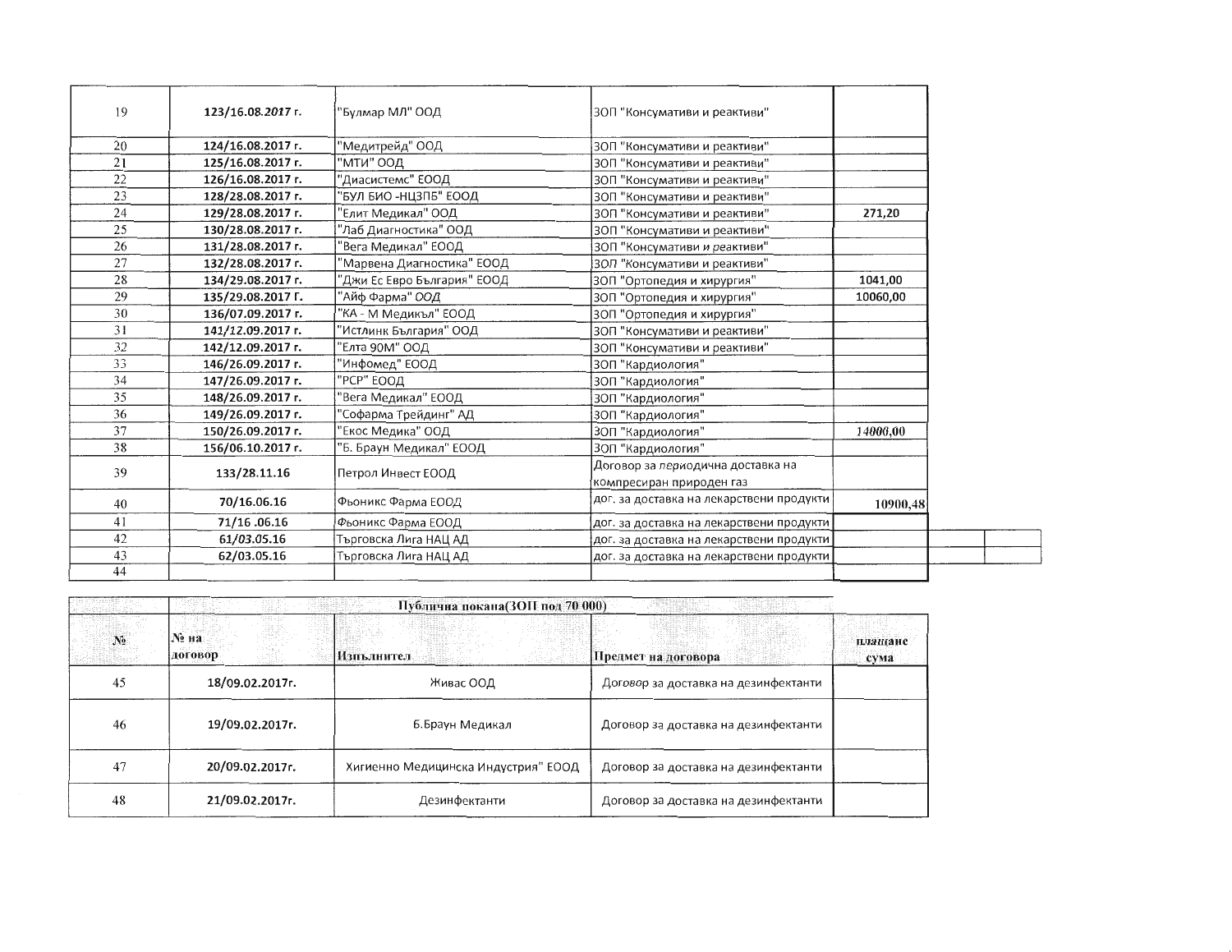| 49       | 31/09.03.2017 г.                 | ДЗИ - ОБЩО ЗАСТРАХОВАНЕ ЕАД            | Дог. за застраховка КАСКО на МПС/СПС/                                                                                      |         |
|----------|----------------------------------|----------------------------------------|----------------------------------------------------------------------------------------------------------------------------|---------|
| 50       | 32/09.03.2017 г.                 | Дженерали Застраховане АД              | Дог. за застраховка "Обща гражданска<br>отговорност"                                                                       | 269,03  |
| 51       | 33/14.03.2017 г.                 | "ЗК Надежда" АД                        | Дог. за застраховка на Професионална<br>отговорност на лечебни заведения,                                                  | 3039,60 |
| 52       | 34/14.03.2017 г.                 | "ЗК Лев Инс" АД                        | Дог. за застраховка "Имущество"                                                                                            | 531,38  |
| 53       | 35/14.03.2017 г.                 | "ЗК Надежда" АД                        | Дог. за застраховка "Отговорност на<br>ръководители, директори и членове на<br>управителни и надзорни съвети"              |         |
| 54       | 40/22.03.2017r.                  | ОЗК - Застраховане АД                  | Дог. за задължителна застраховка<br>"Гражданска отговорност на<br>автомобилистите собственост на МБАЛ<br>"Света Петка" АД" |         |
| 55       | 41/22.03.2017 r.                 | ЗАД "Армеец" АД                        | Дог. за застраховка "Злополука на<br>местата/лицата в МПС"                                                                 |         |
| 56       | 98/16.06.2017 г.                 | "МЛ- България" АД                      | 3ОП "Отпадъци"                                                                                                             |         |
| 57       | 170/03.11.2017 r.                | "Петрол" АД                            | ЗОП "Гориво"                                                                                                               |         |
| 58       |                                  |                                        |                                                                                                                            |         |
| 59       | 18/09.02.2017                    | Живас оод                              | Дог. за доставка на дезинфектанти                                                                                          |         |
| 60       | 19/09.02.2017                    | Б.Браун Медикал                        | Дог. за доставка на дезинфектанти                                                                                          |         |
| 61       | 20/09.02.2017                    | Хигиенно медицинска индустрия ЕООД     | Дог. за доставка на дезинфектанти                                                                                          |         |
|          |                                  |                                        | Дог. за доставка на дезинфектанти                                                                                          |         |
| 62<br>63 | 21/09.02.2017<br>8A/12.01.2017r. | Дезинфектанти<br>Виб Консулт           |                                                                                                                            |         |
|          |                                  |                                        | Договор за поддръжка на ОМЕКС<br>Дог. за абонаментно обслужване на                                                         |         |
| 64       | 59/13.04.2017 г.                 | Гама Консулт- Калинкин Прокопов и с-ие | специализиран мед. софтуер                                                                                                 |         |
| 65       | 78/22.05.2017 г.                 | "Рувекс" АД                            | Дог. за абонаментно обслужване на<br>водогреен котел и комбинирана горелка                                                 |         |
| 66       | 75/17.05.2017 г.                 | Виа Медикал ЕООД                       | Абонам. обслужване на ОАИЛ техника                                                                                         |         |
| 67       | 96/15.06.2017 r.                 | Анго-Клима ЕООД                        | Абонам. обслужване на климатична<br>техника                                                                                |         |